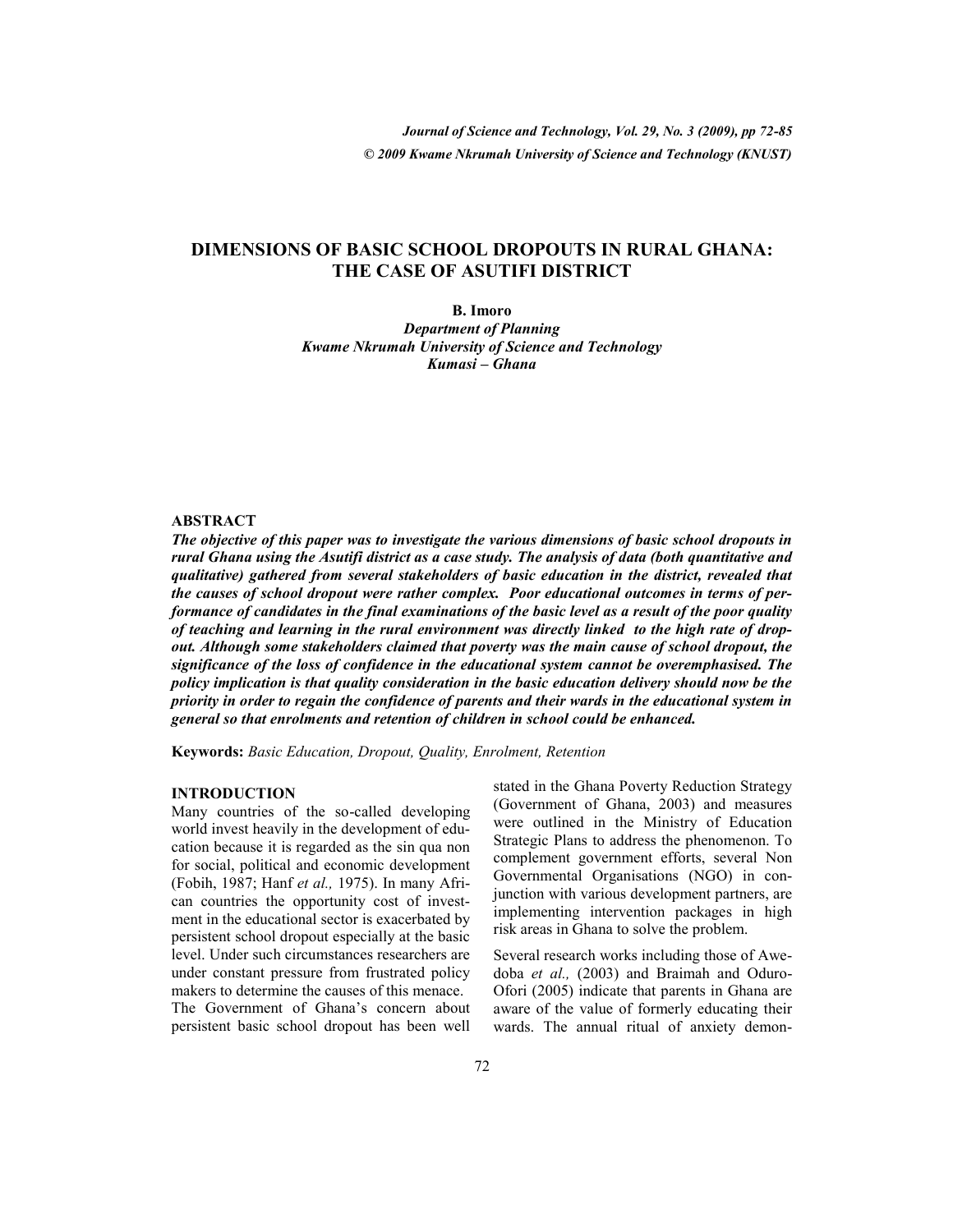strated by parents and their wards in the quest for admissions into Senior High Schools (SHS), Universities and Polytechnics may be regarded as a manifestation of the level of awareness of the value of education in Ghana.

In spite of this awareness and the efforts of Government, NGOs and development partners, dropout rates remained high at about 20% for boys and 30% for girls at primary school and 15% for boys and 30% for girls at Junior High School (JHS) level (Government of Ghana, 2003). The rates are even much higher for rural districts like Asutifi and worse in the three northern regions. In view of these circumstances and the burning desire of the various stakeholders in the sector to retain children in school, the need for a study to determine the evolving complex mix of causes of school dropout to guide the myriad of policies and programmes being designed and implemented cannot be overemphasised.

## **The Concept of School Dropout**

According to Awedoba *et al.,* (2003:45) dropout typically refers to a pupil's permanent withdrawal from School. Brimer and Pauli (1971) defined a school dropout as a person who leaves school before the end of the final year of the education stage in which he or she is enrolled. It can be deduced from the latter definition that leaving school after the completion of basic school without proceeding to the next levels does not technically constitute dropout. Dropout at the basic level is an undesirable situation because those who drop out are not likely to have strengthened their basic literacy skills so they easily relapse into illiteracy (Brimer and Pauli, 1971).

Although school dropout is a worldwide phenomenon there are variations in terms of dimensions and causes due to social, psychological and economic differences in the world. These not withstanding, some lessons could be learned from best practices in controlling the menace around the world. According to Foraker (1999) dropout rates among German schools was relatively low because of institu-

tional differentiation according to children's abilities and interests. It is also interesting to note that in the German education system, dropouts have been associated with the low social prestige schools like the "*hauptschulen"* mainly due to problems of discipline and occasional vandalism. In fact Fetler (1989) found out that schools with higher achievements had rather lower dropout rates.

Colbey (2000) observed that parents seek favourable outcomes such as good academic achievement and eventual employment but try to avoid negative outcomes such as children's disrespect for their parents, delinquency of school leavers, school girls' objection to traditional rules governing marriage and their inability to master the required domestic duties etc. Parents' seeking to avoid such traits might withhold their children from school or withdraw those already in school.

Causes of high dropouts in Ghana have been attributed to a range of factors including lack of books and supplies, poor teaching, lack of teachers, long walking distances to school, high cost of school materials, pregnancy, early marriage, etc. As stated in the Ghana Poverty Reduction Strategy document nearly one-third of children who dropped out of school cited the need to work as the reason whilst another onethird cited cost as the reason (Government of Ghana, 2003). The two reasons are closely linked up because children from poor homes are the ones most likely to be in need of work to earn income or provide supplementary family labour. Thus child labour and the phenomenon of street children popularly called "kayaye" are social problems that are often attributable to poverty and are inextricably linked to school dropouts either as causes or effects.

Whilst many parents are quick to attribute the dropout phenomenon to poverty, those who have ample knowledge of the livelihood patterns and attitudes of parents to education like teachers, opinion leaders and educational authorities often express doubts about this assertion. Most of them claim that parents, especially in high incidence areas, have priorities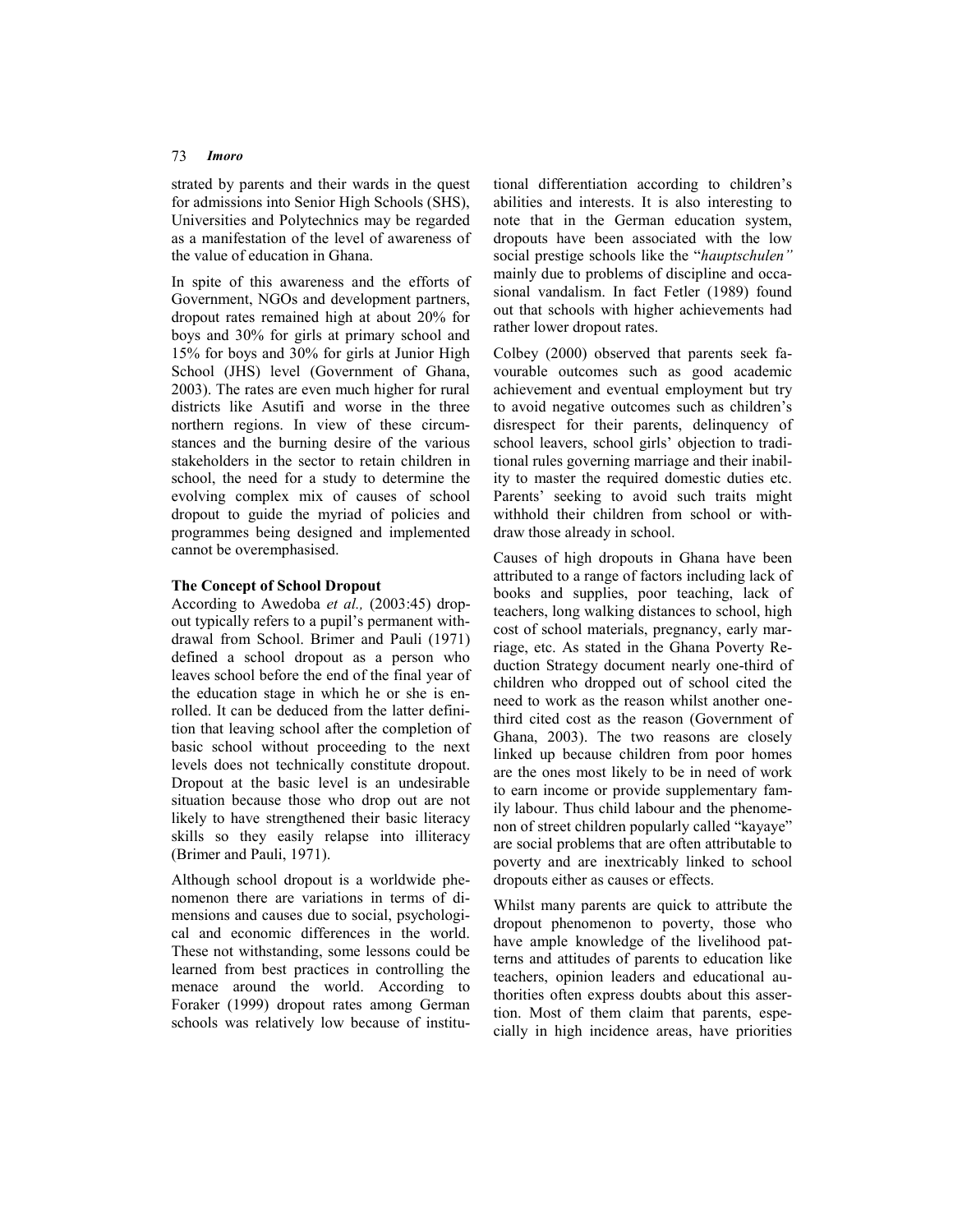other than the education of their children. This implies that there are several complex dimensions of the basic school dropout phenomenon in the different locations in Ghana.

In the 2003 GPRS implementation monitoring report, it was noted that the beneficial impact of expanding access to education could be achieved only if education was of good quality and parents/guardians perceived good returns to investment in their children's education in terms of good outcomes (NDPC, 2003). If parents believe that their children are not receiving quality and relevant education, they will not send and retain their children in school. Furthermore, if parents loose confidence in the quality of education that their children are receiving they will rationally encourage their wards to dropout of school. With these observations, the rate of dropout could be an indirect indicator of the quality of education and the confidence in the education system (NDPC, 2003; Smith, 2003)

# **Research Questions**

In view of the complexity of the factors that accounts for school dropout, the following research questions were designed to unearth the various dimensions of the phenomenon.

- $\bullet$ Are the dropout rates significantly high in the district?
- What are the views of stakeholders regard- $\bullet$ ing the causes of the dropout phenomenon?
- To what extent can the decisions to drop- $\bullet$ out of school be rational?
- What are the policy implications for the  $\bullet$ rationality of school dropout?

**Study Scope and Methods of Data Collection** The Asutifi District was created in 1988 and it is considered to be one of the deprived districts in the Brong Ahafo Region of Ghana (Asutifi District Assembly, 2002). It is predominantly rural with only 15.3% of the entire population of 84,485 in year 2000 living in two urban settlements (with population above 5,000), i.e. Kenyase No. 2 and Hwidiem. The remaining 84.7% of the population live in 115 rural settlements with population less than 5,000.

This paper examines the complex dimensions of the phenomenon of dropouts in the Asutifi District. The data for the analysis is based on a study commissioned by ActionAid Ghana in 2004 to determine the causes and effects of basic school dropout in the District.

The study covered school dropouts at the Basic School, i.e. from Primary school class one to JHS form three. The study sought to determine the trend of basic school dropout rates in the district using enrolment data from 1997/98 to 2003/2004 academic years. Data on school enrolment were collected from the District Education office.

The various stakeholders whose views were sought to investigate the intricate dimensions of the dropout phenomenon included the District Director of Education, the Guidance and Counselling officers, head teachers, chiefs, Assembly members, school children, the dropouts themselves and their parents. The views were assembled through individual as well as group interviews using questionnaires. Two schools in two settlements from each of the six circuits were randomly sampled from which teachers, school children and dropouts and their parents were then sampled and interviewed. The schools covered included Acherensua Catholic basic schools and Konkontreso L/A in the Acherensua circuit, Mehame Catholic, Dadiesoaba Methodist and Catholic basic schools in the Dadiesoaba circuit, Kenyase No. 3 and Koforidua L/A schools in the Goamu circuit, Hwidiem Methodist and Ola basic schools in the Hwidiem circuit, Kenyase No. 2 Catholic and TI Ahmadiyya basic schools in the Kenyase circuit and finally Gambia No.1 and Nsuta L/A schools in the Kenyase-Muoho circuit. An analysis of the dropout patterns and main causes are presented as follows.

# **ANALYSIS OF ENROLMENT AND DROPOUTS IN THE ASUTIFI DISTRICT**

In terms of educational facilities the district is endowed with 12 private schools and 162 public schools. Whilst 24% of the schools were at the Pre-school level, 2% were at SHS level. For the purpose of this study, only JHS and Primary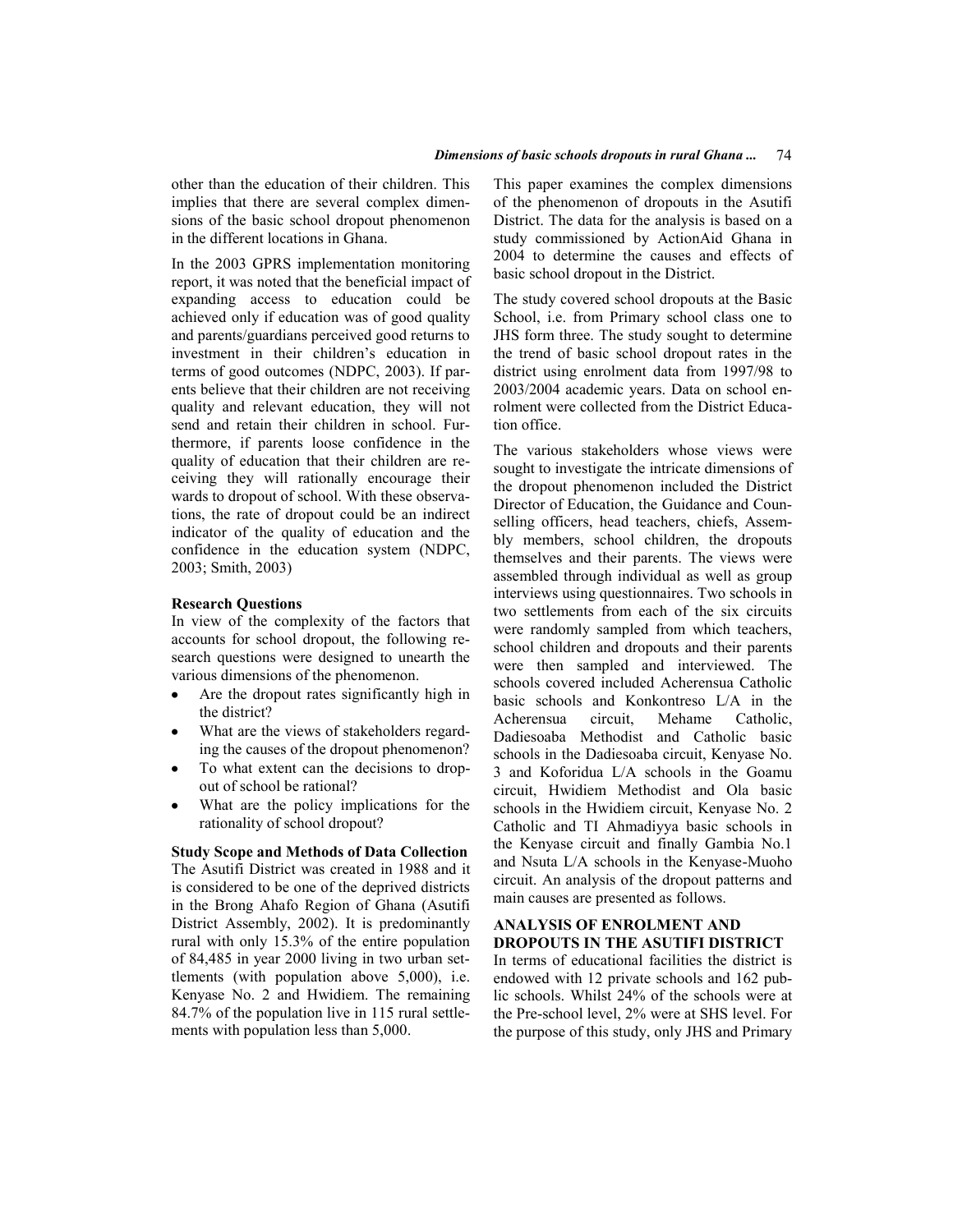schools (i.e. 74% of the schools) were considered excluding the SHS and Pre-schools.

## **Dropouts at the Primary Level**

Enrolment figures were used to determine dropouts due to the non-availability of data distinguishing children who had actually dropped out of school from those that had transferred to other schools. This was due to the fact that majority of the parents do not go to the schools to collect their wards' cumulative records books when they are transferring their children to other schools. As a result of this the reduction in enrolments that have been considered as dropouts could include transfers to other schools. Although this was a limitation to the study, the effect was minimal since transfers within the district would reflect in other schools as increased enrolments.

Analysis of the data indicated that primary school enrolment dropped from 12,289 in 1997/98 academic year to 12,124 the following year but picked up in 1999/2000 and increased gradually to 12,705 in the year 2003/2004. Thus over the period from 1997/98 to 2003/04 primary school enrolment increased by only 3%. This was not encouraging considering the fact that the Free Compulsory Universal Basic Education (fCUBE) programme was envisaging a massive increase in school enrolment. On the whole, for almost all classes or years, the enrolment of boys exceeded that of girls.

The dropout figures for the primary schools were derived from enrolment in each class as they progressed. These dropout figures were then used to determine the annual dropout rates for all primary schools in the district. The 1998/99 academic year registered the highest number of dropouts (i.e. 1,223) within the period under consideration. However unlike the enrolment where there was a gradual increase over the years, the dropout phenomenon did not appear to follow any particular trend with rather significant fluctuations. As indicated in figure 1, the dropout for girls far exceeded that for boys. Whilst many more boys enrolled every year, many more girls dropped out of primary school every year. The district therefore had a daunting challenge of retaining girls in school.

# **Dropouts at the JHS Level**

The dropouts at the JHS level were also determined using enrolment data. The dropout rates at this level were significantly higher than those at the primary schools (see Table 1). This is rather quite alarming because after managing to go through primary school many children tend to dropout of school at the JHS level.

## **Trend Analysis of Dropouts**

Apart from determining dropouts on an annual basis as stated above, the level of dropouts can best be appreciated by tracing a cohort from start to end of a school cycle. Using the enrol-



**Fig. 1: Primary School Dropouts 1998/99 - 2003/04**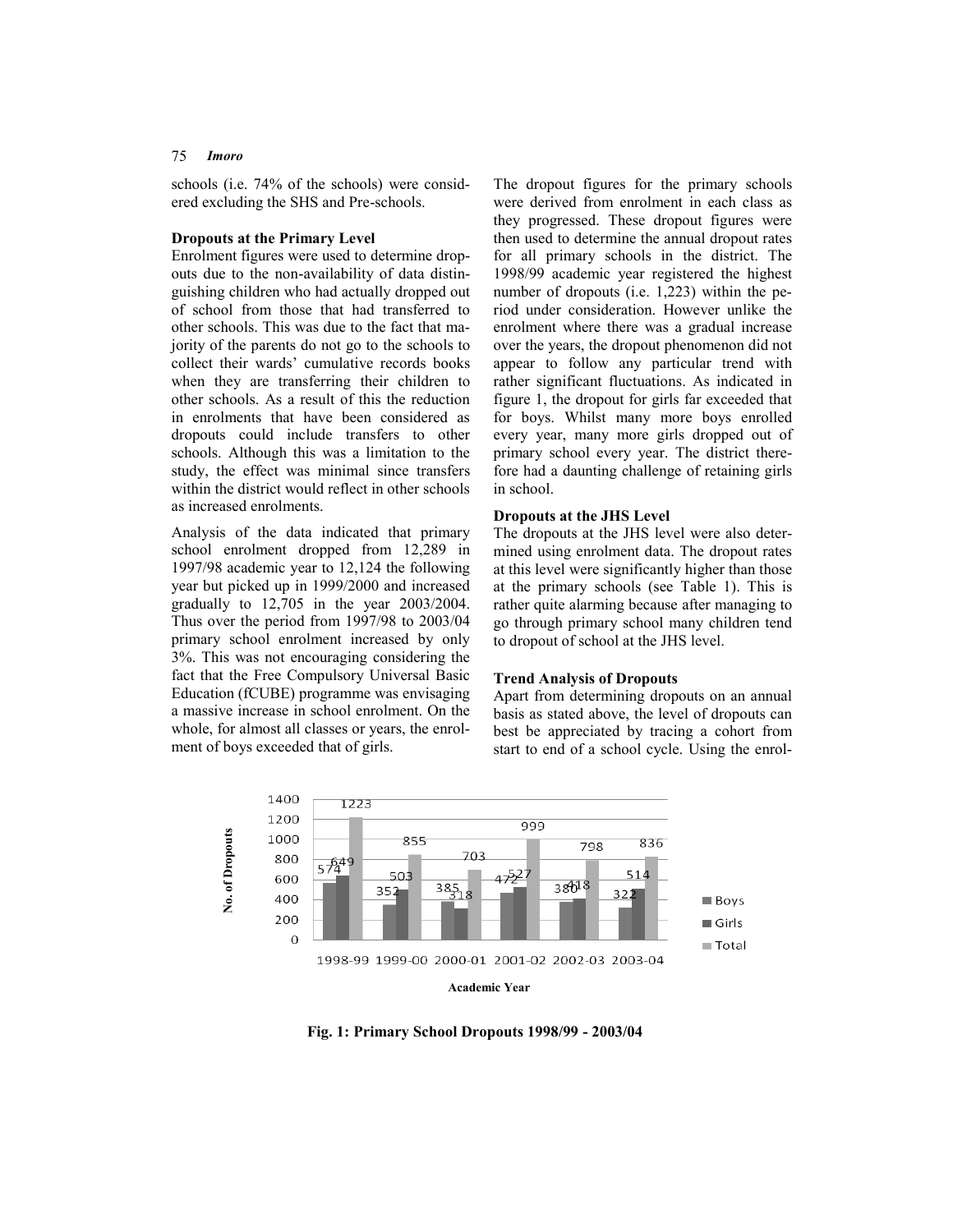| Table 1: JHS Dropouts (Absolute Nos.) and JHS/Primary Dropout Rates, 1998 – 2003 |               |                |     |               |               |               |                  |                              |     |                  |              |     |               |                 |                   |  |
|----------------------------------------------------------------------------------|---------------|----------------|-----|---------------|---------------|---------------|------------------|------------------------------|-----|------------------|--------------|-----|---------------|-----------------|-------------------|--|
|                                                                                  |               |                |     |               |               |               |                  | DROPOUTS IN ABSOLUTE NUMBERS |     |                  |              |     |               |                 | DROPOUT RATES (%) |  |
| YEAR                                                                             |               | <b>JHS ONE</b> |     |               | <b>OWLSHI</b> |               | <b>JHS THREE</b> |                              |     | <b>COTAL JHS</b> |              |     | ЯH            |                 | PRIMARY           |  |
|                                                                                  | ⊠             | $\mathbf{r}$   |     | ⋝             | $F$ $T$       |               | Σ                | $\overline{a}$               |     | Σ                | $\mathbf{r}$ |     | $\geq$        | L<br>L          |                   |  |
| 1998/99                                                                          | $\frac{1}{4}$ |                | 212 | 53            | $\frac{4}{4}$ |               |                  | 100                          | 191 | 285              | 215          | 500 | $\frac{1}{3}$ |                 |                   |  |
| 00/6661                                                                          | 196           | 125            | 321 | 56            | 55            | 152           | 123              | 109                          | 232 | 416              | 289          | 705 |               |                 |                   |  |
|                                                                                  | 125           | 93             | 218 | $\frac{1}{4}$ |               |               | 93               | 125                          | 218 | 258              | 259          | 517 |               |                 |                   |  |
| 2001/02                                                                          | 182           | 52             | 234 | $\frac{1}{4}$ | 88            | 129           | 170              | 178                          | 348 | 393              | 318          | 711 | $\frac{1}{2}$ | $\overline{20}$ |                   |  |
| 2002/03                                                                          | 158           | 93             | 251 | $-26$         | 45            | $\frac{1}{2}$ | 182              | 126                          | 308 | 314              | 264          | 578 |               |                 |                   |  |
| 2003/04                                                                          | 74            | 72             | 146 | $-14$         | 56            | 42            | 143              | 131                          | 274 | 203              | 259          | 462 |               | $9 \t15$        |                   |  |
| <b>Source</b> : Asutifi District Education Office                                |               |                |     |               |               |               |                  |                              |     |                  |              |     |               |                 |                   |  |

**Table 2: Enrolment and Dropouts of the 2003/04 Batch of Primary Six Children**

Table 2: Enrolment and Dropouts of the 2003/04 Batch of Primary Six Children

| Year                                     |                                                    |                                     | E nrolment                                  |                                                       |             | <b>Dropouts</b>                  |                                            |                 | Dropouts in %            |                |
|------------------------------------------|----------------------------------------------------|-------------------------------------|---------------------------------------------|-------------------------------------------------------|-------------|----------------------------------|--------------------------------------------|-----------------|--------------------------|----------------|
|                                          | Class                                              | Boys                                |                                             |                                                       | <b>Boys</b> | Girls                            | Total                                      | <b>Boys</b>     | Girls                    | Total          |
| 1998/99                                  |                                                    |                                     |                                             |                                                       |             |                                  |                                            |                 |                          |                |
|                                          |                                                    |                                     |                                             |                                                       | 176         |                                  |                                            |                 | $\overline{20}$          |                |
|                                          |                                                    |                                     |                                             |                                                       |             | $272$<br>$18$<br>$\overline{11}$ |                                            |                 |                          | $\overline{0}$ |
|                                          |                                                    |                                     |                                             |                                                       | 88          |                                  |                                            | $\%$            | $29$ 4                   |                |
| 1999/00<br>2000/01<br>2001/02<br>2002/03 |                                                    | 1340<br>1164<br>1096<br>1957<br>934 | Girls<br>1366<br>1076<br>1076<br>965<br>967 | Total<br>2706<br>2738<br>2172<br>1962<br>1851<br>1801 | 48          | $\overline{5}$                   |                                            | 29              |                          |                |
| 2003/04                                  |                                                    |                                     |                                             |                                                       | 13          |                                  | $448$<br>$85$ 210<br>$109$<br>$59$<br>$59$ | $\overline{30}$ | 37                       |                |
| Totals                                   |                                                    |                                     |                                             |                                                       | 404         | 499                              |                                            | $\overline{50}$ | $\overline{\mathcal{E}}$ |                |
|                                          | <b>Source</b> : District Education Office, Asutifi |                                     |                                             |                                                       |             |                                  |                                            |                 |                          |                |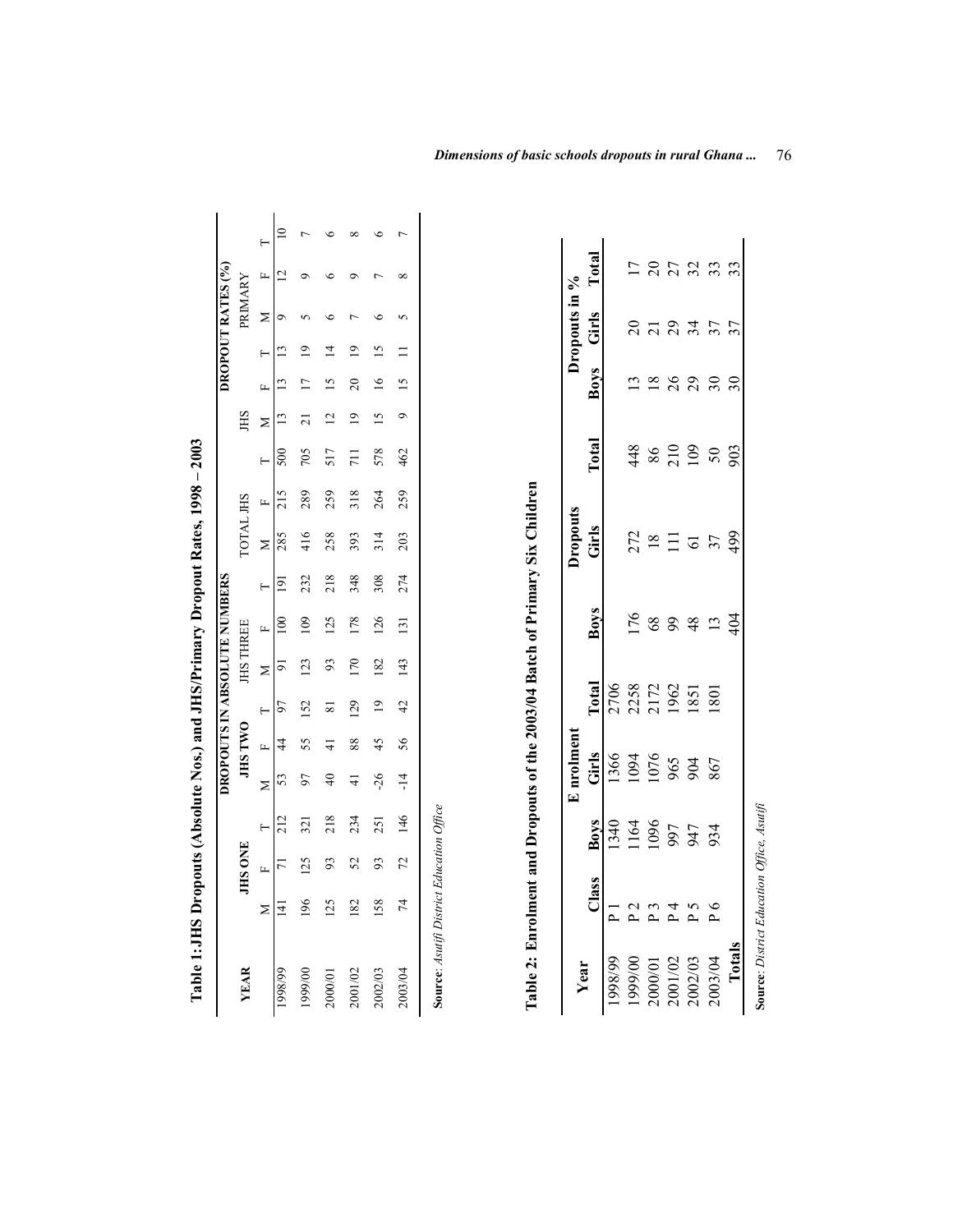ment data in the Asutifi District, the rate at which the 2003/2004 batch of children in primary six depreciated over the years from primary one to six is presented in Table 2. This batch started primary one in 1998 with a total of 2,706 pupils comprising of 1,340 boys and 1,366 girls. The sex ratio reversed the following year (i.e. in class 2) with as many as 272 girls leaving school. After six years in primary school 37% of the girls who started school in 1998 stopped school whilst 30% of the boys left school. In all, 33% of the children stopped schooling by the time they reached class six.

The same analysis was done for the 2003/2004 batch of JHS 3 children by tracing their enrolment as far back as 1997 when they were in Primary 3. As shown in Table 3 the dropout rate rose sharply as they moved to the JHS and continued at a very high rate. From primary three to JHS 3 as many as 41% of the boys and 48% of the girls dropped from school. Generally, the dropout rates were higher at the JHS than the primary level and also the rate for girls was more than that for boys. The primary school dropout rates of 30% and 37% for boys and girls were much higher than the national average of 20% and 30% respectively. At the JHS level the rates of 41% and 48% were also higher than the national average of 15% and 30% for boys and girls respectively.

## **MAIN CAUSES OF SCHOOL DROPOUTS**

In view of the fact that the causes of dropouts are complex and interrelated they have been presented here along broad thematic areas.

## **Poverty Related Causes**

According to the Asutifi District Assembly (2002) the district economy is predominantly agrarian and like many deprived districts in Ghana majority of the people are peasant farmers who still depend on rudimentary methods of production resulting in low output. Consequently household income is very low and poverty is widespread.

With this background about the district economy it was not surprising that many stakeholders saw poverty as the main cause of dropouts. All dropouts who were contacted claimed that poverty was the main reason why they abandoned school. However many of the teachers and counselling officers did not agree with the rest that poverty was the main reason. They claimed that the dropout phenomenon was more prevalent among the settlers because their priority was not the education of their children. According to the teachers, some of these families spend lavishly on funerals, expensive clothing and other social events whilst neglecting the education of their children.

| Year    | <b>Class</b>                     |             | Enrolment    |       |             | <b>No. of Dropouts</b> |              |             | <b>Dropouts Rates (%)</b> |              |
|---------|----------------------------------|-------------|--------------|-------|-------------|------------------------|--------------|-------------|---------------------------|--------------|
|         |                                  | <b>Boys</b> | <b>Girls</b> | Total | <b>Boys</b> | <b>Girls</b>           | <b>Total</b> | <b>Boys</b> | <b>Girls</b>              | <b>Total</b> |
| 1997/98 | P <sub>3</sub>                   | 1097        | 909          | 2006  |             |                        |              |             |                           |              |
| 1998/99 | P 4                              | 1041        | 812          | 1853  | 56          | 97                     | 153          | 5           | 11                        | 8            |
| 1999/00 | P 5                              | 966         | 763          | 1729  | 75          | 49                     | 124          | 12          | 16                        | 14           |
| 2000/01 | P 6<br>Sub-Total (From P 3-6)    | 946         | 701          | 1647  | 20<br>151   | 62<br>208              | 82<br>359    | 14          | 23                        | 18           |
| 2001/02 | JHS <sub>1</sub>                 | 764         | 649          | 1413  | 182         | 52                     | 234          | 30          | 29                        | 30           |
| 2002/03 | JHS <sub>2</sub>                 | 790         | 604          | 1394  | $-26$       | 45                     | 19           | 28          | 34                        | 31           |
| 2003/04 | JHS <sub>3</sub>                 | 647         | 473          | 1120  | 143         | 131                    | 274          | 41          | 48                        | 44           |
|         | Sub-Total (From JHS $1 - JHS$ 3) |             |              |       | 450         | 436                    | 274          | 41          | 48                        | 44           |

**Table 3:Enrolment Trend and Dropouts for the 2003/2004 Batch of JHS 3 from 1997**

**Source**: *District Education Office, Asutifi*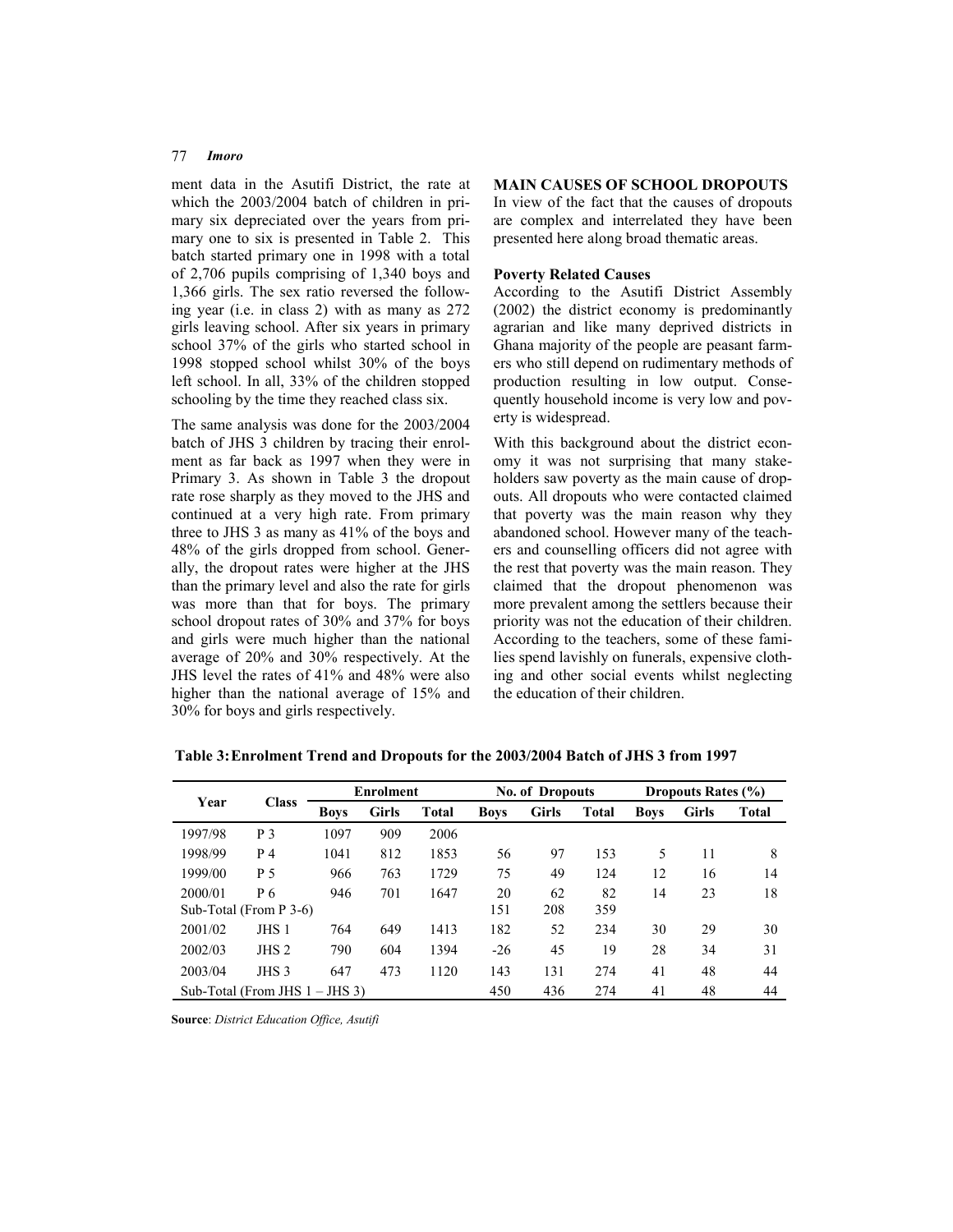#### **Poor Examination Results**

The settler communities were also contacted to verify the allegations and it was revealed that the people had lost confidence in the educational system producing desirable outcomes that could enable their wards to progress beyond the basic level. They acknowledged the value of educating their children but they did not see the sense in leaving their children in school knowing very well that they could not proceed to the higher levels due to poor performance in the Basic Education Certificate Examinations (BECE). It was stated at Mehame that many parents did not see any prospects in their children progressing to the higher levels of education because of the poor performance of children in the BECE.

The deduction here is that although poverty was generally cited as one of the main causes, another equally important cause was the poor quality of education which manifests itself in the poor academic performance of children and their subsequent inability to progress to the higher levels of the educational ladder. Some parents added that if the quality were guaranteed they could sacrifice other things for the education of their children because they knew it was a useful investment for the future of their wards and themselves as well.

## **Poor Image of Schools due to Poor Academic Performance**

The school children themselves including those who dropped out of school maintained that

apart from the poverty related causes, the poor image of schools in the district due to the poor performance of candidates in the BECE was a major cause of school dropout.

Using examination results as a measure of quality it can be deduced from the available statistics that the image of the schools in the district from 1997 to 2000 was not the best. Among the 13 districts in the region, Asutifi placed  $11<sup>th</sup>$  in terms of level of performance of the BECE candidates in 1997. In 1998 and 1999 the district remained in position number 12 within the region. The situation became worse in 2000 when the district took the last position in terms of the performance of its BECE candidates in the examination with only 33.6% of the 1,038 candidates presented passing the examinations to qualify for admission into SHS.

According to all the stakeholders contacted, the high dropout rate of the JHS candidates in the district could be associated with the poor performance of the candidates in the BECE over the years. The downward trend in the performance of the candidates from 1997 to 2000, prompted the authorities to review the policy of mass promotion. As indicated in Table 4 below, the performance of the candidates moved the district from the  $13<sup>th</sup>$  in 2000 to the 4<sup>th</sup> position in 2001 and in 2002 the district moved to an envious position of being first in the region. At the national level, the candidates' performance in the BECE placed the district in the  $12<sup>th</sup>$  position in the BECE league table among the then

| Year | <b>Candidates</b> | <b>No. Passed (6-30)</b> | % Passed | <b>Position in Region</b> |
|------|-------------------|--------------------------|----------|---------------------------|
| 1997 | 1124              | 694                      | 62       | $11^{\text{th}}$          |
| 1998 | 1146              | 259                      | 22.6     | $12^{th}$                 |
| 1999 | 1180              | 349                      | 29.6     | $12^{th}$                 |
| 2000 | 1038              | 349                      | 33.6     | 13 <sup>th</sup>          |
| 2001 | 1125              | 621                      | 55.2     | 4 <sup>th</sup>           |
| 2002 | 954               | 774                      | 81.1     | 1 <sup>st</sup>           |
| 2003 | 1066              | 764                      | 72.1     | 2 <sup>nd</sup>           |
|      |                   |                          |          |                           |

**Table 4:BECE Results of Asutifi District (1997 – 2003)**

**Source**: *Regional and District Education Office Records*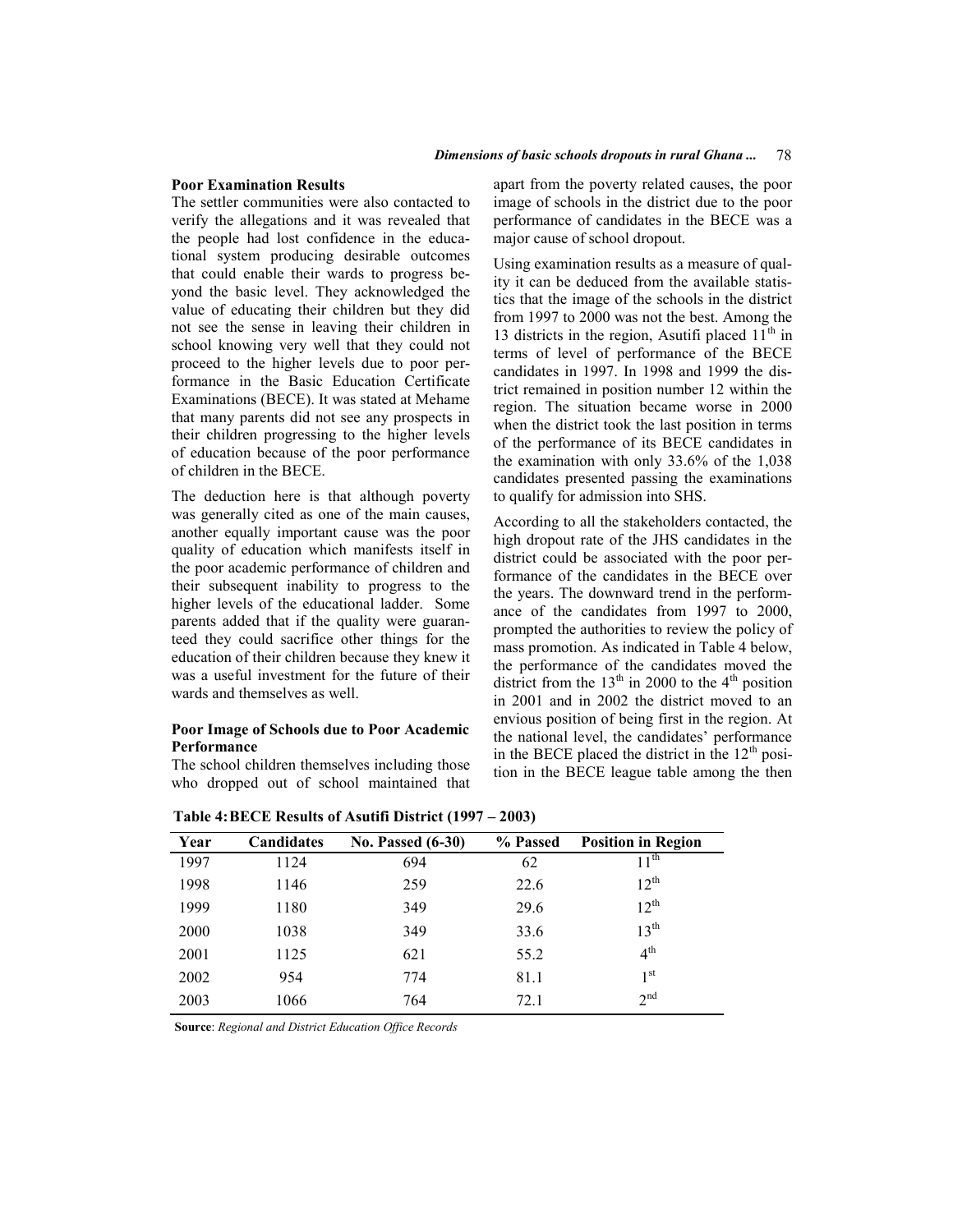110 districts in the country with 81% of the candidates presented passing the BECE to qualify for admission to SHS.

This rather impressive performance of the district was attributed to the decision by most schools to repeat academically weak students instead of promoting them en mass. Many of the schools decided to temper with the mass promotion policy by conducting promotion examinations for candidates in JHS 2 and allowing only those who passed to move to JHS 3 and to subsequently register for the BECE. This implies that only candidates who could pass the examination were presented, hence the good performance. The lesson here is the critical role of quality control measures.

As indicated in Table 4, the number of candidates presented dropped from 1,125 in 2001 to 951 in 2002 but increased slightly to 1,066 in 2003. The consequence of this measure was that many of the pupils who could not pass the examination decided to leave school entirely, and this led to a high dropout rate in the district from JHS 1 to JHS 2 of about 20% in only one year and among one year group. For instance in 2002/2003 the enrolment at JHS 2 stood at 1,394 and by the following year the enrolment reduced to 1,120 in JHS 3 with as many as 274 (20%) of them abandoning school. There was also a massive dropout from class six to JHS1 and the same reason was assigned for the high dropout. Many of the children did not return to their schools for fear of being teased by their colleagues because they failed. At the Ahmadiyya JHS at Kenyase No. 2, 34 JHS 2 pupils sat for the promotion examination to enter JHS 3 but only 10 were allowed to register for the 2004 BECE. Majority of the 70% who could not pass the examination refused to repeat and either left for other schools or took up apprenticeship to learn a trade.

Although the measure had an immediate effect of increasing the number of dropouts, the District Education Office believed that the dropout rate would ultimately reduce due to the fact that the image and reputation of the schools in the district was rising because of the good perform-

ance. The general view was that if parents gain some confidence in the schools in the district, they will maintain their children in the schools instead of allowing them to dropout. This measure was thus likely to reduce the level of dropouts at all levels, thus confirming the assertion by Fetler (1989) that schools with higher achievements have lower dropout rates.

According to the teachers, the measure had instilled some level of discipline and seriousness in the students. The fact that the number of candidates passing the promotion examination increased immediately after a drastic fall of 1,066 from 2001 to 2003 suggest that with time, more and more may pass the examinations and the level of dropout could reduce further.

## **Unattractive School Environment**

The attractiveness of both the physical and social environments of the school can whip up and sustain children's interest in school. The need for good and safe school buildings and surrounding compounds cannot be overemphasised if children's interest in school is to be maintained. Although the efforts of NGOs, the District Assembly and other interventions like the Social Investment Fund (SIF) in the construction and maintenance of school buildings are remarkable, some school buildings remain in very deplorable conditions. It could not have been by accident that the school with the best physical and social environment among the sampled schools did not have any dropouts and their enrolments were comparatively higher than most schools? Any visitor to Dadiesoaba will not fail to notice the JHS building with a neat compound dotted with trees some of which had seats for children to sit and read comfortably during break times. The beautiful physical environment appeared to be well complimented by a good social environment because no pupil was found loitering about.

Children's interest in school can be maintained if teachers are friendly and school children are disciplined. The views of many stakeholders regarding the best environment for effective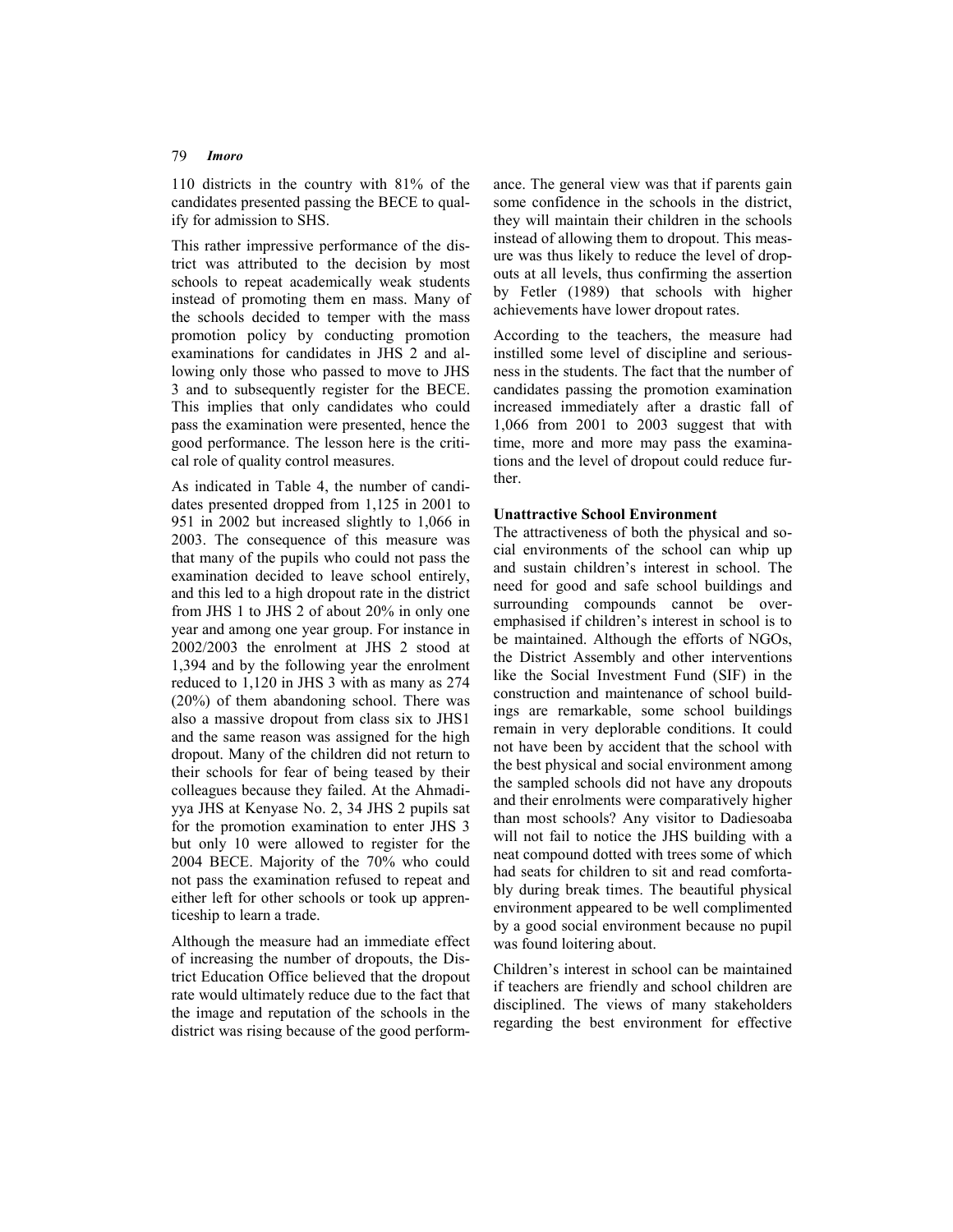teaching and learning concerned both teachers and children's attitudes. Three of the group interviews with school children placed truancy and the scare of being beaten by teachers as one of the main causes of school dropout. However all the group interviews with school children were unanimous in the view that children's interest in school could be raised and maintained if sports could be promoted.

Unattractiveness of the teaching and learning environment may be attributable to many factors and it is only when these factors are dealt with adequately that enrolment and retention of children in school can be enhanced. Definitely making the environment attractive depends on the ability of intervention measures to address the needs and requirements of both teachers and school children. Failure to address these issues promotes absenteeism on the part of both teachers and pupils with the obvious consequences being low academic performance.

## **Teenage Pregnancy**

One reason for the higher dropout rate of girls was teenage pregnancy. According to records from the Brong Ahafo Regional Education Office, four of the six girls from the Asutifi District failed to write the BECE in 2001 after they had been registered because they were pregnant. According to one of the Guidance and Counselling Officers in the district, some of the girls become sexually active by the end of their primary school education and without proper education about their sexuality they easily fall prey to men including their own school mates and teachers. In one of the sampled schools it was reported that a girl was raped by a teacher in 2003 and she got pregnant and abandoned school. Teenage pregnancy was mentioned as one major cause of girls dropping out of school. The unfortunate situation was that those girls who get pregnant were unable to return to school because their own school mates tease them. Even in situations where the school rules were made flexible enough to allow pregnant girls to write examinations, they faced a barrage of derogatory remarks from their peers and even older women. Those who attempted to

return to school after delivery also faced the problem of stigmatisation. According to the Girl-Child Counselling Officer, only one girl in Hwiediem was able to brave it to continue school after delivery.

There are other reasons why the rate at which girls dropped out of school was much higher than boys. According to one Counselling Officer, when girls encounter problems they tend to keep their problems to themselves and this often affects their academic performance. Others also get too engrossed with love affairs to the detriment of academic work. Others also get preoccupied with domestic chores at home so they do not find sufficient time to learn. The ultimate result of all these problems was that the girls performed poorly in examinations. During one of the group interviews with primary school boys they had the impression that girls were generally stupid. If this reflects somehow the general impression of the wider society then the probability of parents not showing any particular attention to girl-child education could be very high.

The poor performance of girls in school in addition to the non-existence of female role models within the local communities are factors that influence or fuel higher female dropouts from school. According to some stakeholders, many families tend to withdraw their girls from school to go and stay with their more affluent relations in the cities to serve as housemaids. All these culminate in higher dropout rates for girls in the district.

## **Peer Influence**

Peer influence drives most of the boys in particular into truancy and other anti-social behaviour like gambling, stealing and the use of narcotic drugs including smoking of "Indian hemp". Such children normally leave home and instead of going to school they secretly join their friends, who may be school dropouts themselves but are now what is commonly referred to as "station boys". These boys are normally found around lorry stations helping drivers and passengers to load and offload vehicles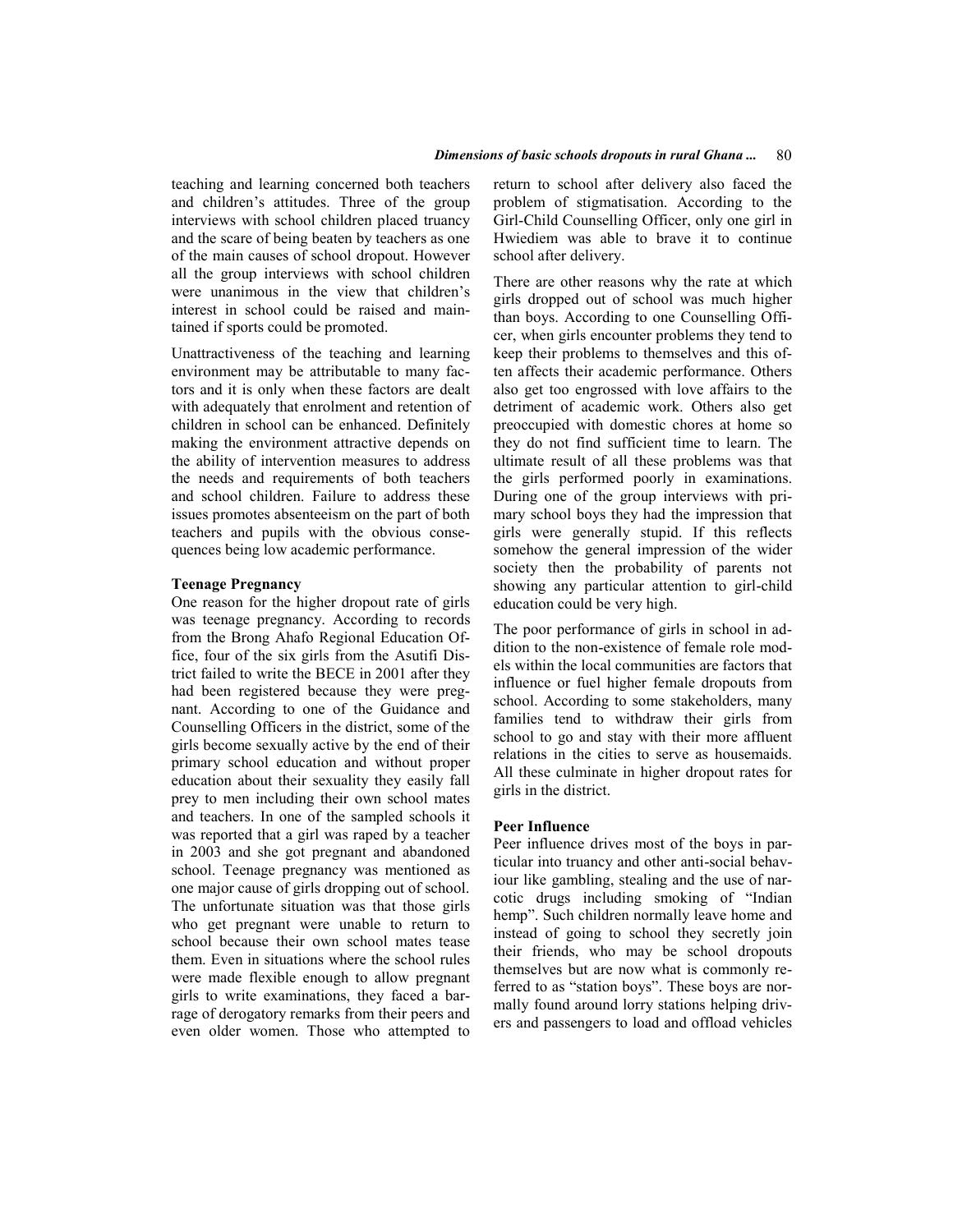in the more urbanised communities in the district such as Kenyase No. 2 and Hwidiem. At Kenyase where one of such dropouts due to peer influence was identified and contacted he claimed to have stopped schooling due to poverty.

Some of the school children reported that pupils who associate themselves with the station boys tend to cause trouble in school and are often under constant surveillance by school authorities. For such children the school environment does not appeal to them so they often look for the slightest opportunity to slip off and join their friends at the lorry stations. Some of such deviants use their school fees to gamble or buy drugs and so they are often driven home to bring their fees. Such children rarely perform well in examinations and ultimately drop out of school.

## **Shortage of Teachers**

Shortage of teachers is a common feature in many schools in the district. For the 2003/2004 academic year, the District Education Office declared 109 vacant teaching positions. The fact that over 60% of the sampled teachers had not taught for more than three years in their current schools was an indication that there was a high mobility of teachers in the district. Even among the head teachers contacted only one had stayed in his current duty post for eight years. Many of the teachers were newly trained teachers who were compulsorily posted to the schools to teach. Most of them were only waiting for the mandatory three years to qualify for study leave so that they use the excuse of going back to school to leave the district. Some of the teachers agreed that their last years were often characterised by high rates of absenteeism because they travel frequently to follow up arrangements for their further studies. The implication here is that in addition to lack of teachers, the children suffer from lost of actual teaching hours and this adversely affects the academic performance of the pupils, which ultimately drives them out of school.

The district has been using volunteer teachers and untrained teachers popularly called "pupil

teachers" to fill the gap. During the 2002/2003 academic year the public primary schools had as many as 35% whilst the JHS had 15% untrained teachers. The private schools (both Primary and JHS), who were always at the top in terms of the performance of their candidates in the BECE had 94% untrained teachers. The SHS graduates who could not secure places in the limited tertiary institutions could be recruited to teach in the rural areas just like the volunteers supported by ActionAid. These teachers could be sponsored to go to the training colleges and bonded for a number of years if they are able to rewrite their examinations to get the requisite grades to enter training colleges.

In fact, the school children even at the primary school indicated that one of the reasons why school was not attractive to some children was the problem of insufficient teachers. They further added that, if there are no teachers and no sports facilities to engage them, school becomes so boring that children will exploit the least opportunity to stay away.

#### **Broken Homes and Single Parenthood**

Although school dropout as a result of broken homes did not feature significantly in the district there were a few reported cases in Koforidua and Kenyase. Broken homes in such a predominantly rural community compels the resulting single parent (especially the females) to migrate to the urban areas leaving behind the children in the care of either grandparents or the extended family. When remittances for the upkeep of the children left behind are not forthcoming the probability of such children dropping out of school is very high.

Only two cases of single parenthood as a result of death of partners were encountered in the survey. When such isolated incidences occur in a poor family the children left behind tend to drop out of school. These are the victims that desperately need the support of benevolent organisations such as ActionAid, ISODEC, Otumfuo Educational Fund etc.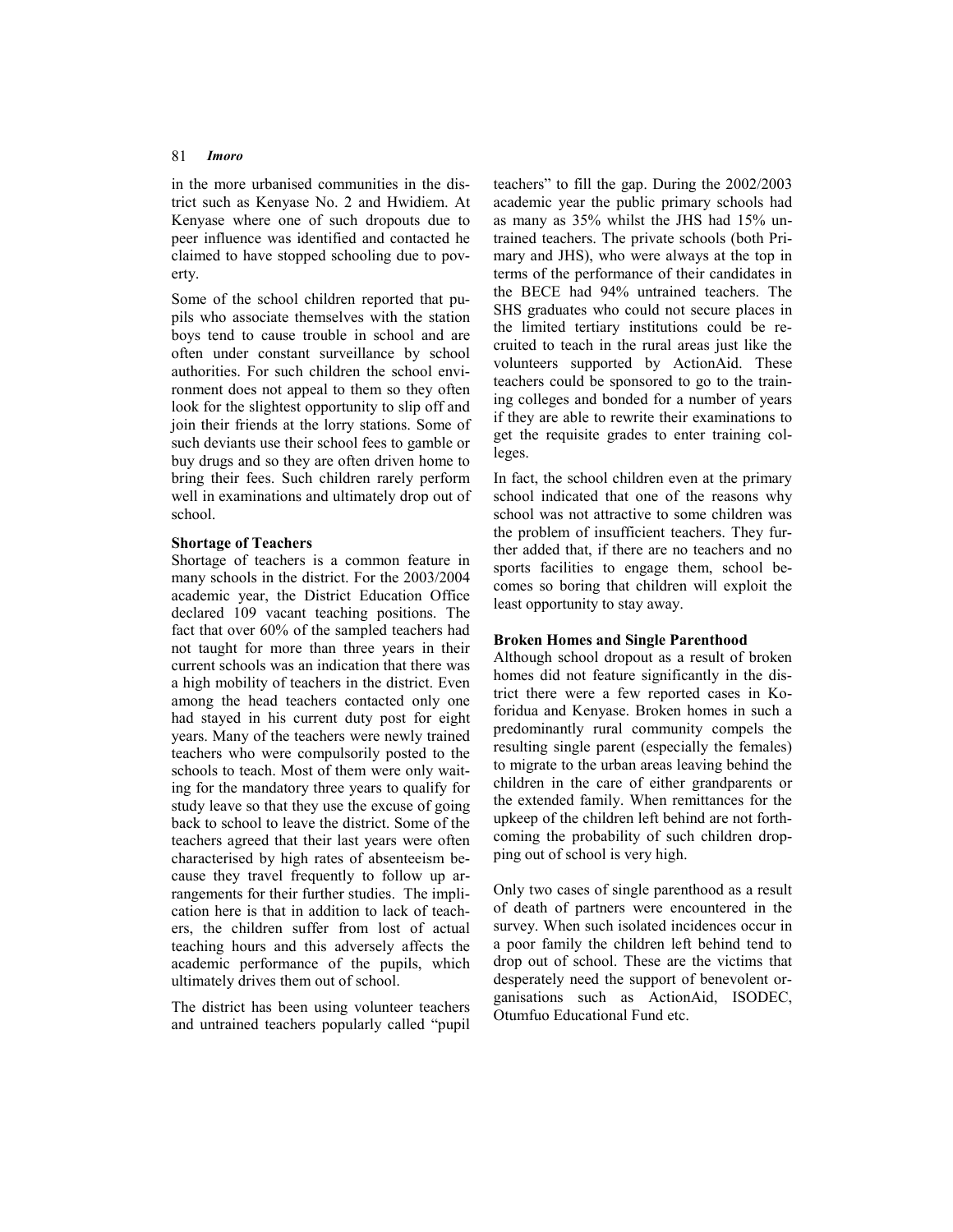#### *Dimensions of basic schools dropouts in rural Ghana ...* 82

## **Migration**

As earlier stated, majority of the population in the district are settler farmers. Most of these migrants who still maintain links with their places of origin or hometowns have a tendency to move their children very frequently and this could affect their academic performance which could consequently lead to more dropouts.

High levels of poverty and unemployment compel people in the district to migrate from the rural areas to the urban and metropolitan centres within the country to find jobs. According to the two mothers of the four dropouts contacted at Koforidua, their children were temporally out of school because their fathers had migrated to Accra to seek for better jobs and had not returned. Such children are likely to drop out completely from school if their fathers are not able to find jobs in time. Others also dare to join the popular emigration to the Western World to seek greener pastures through every route possible including risky ones through the Sahara desert. When such attempts fail, and more often than not they fail, the end result is more misery which tends to manifest itself in high dropout.

# **Implications of the Main Causes of Dropout**

Although JHS and SHS graduates who are unable to gain admission into the SHS and tertiary institutions respectively are technically not dropouts, the general public see them as such. Consequently the inability of these graduates from predominantly rural districts like Asutifi to obtain competitive grades to qualify for admission into the highly prestigious SHS and tertiary institutions in the country has far reaching implications for enrolment and retention of children in school. It is a fact that basic schools in rural areas cannot compete with those in urban areas because the latter are able to mobilise resources to establish quality teaching and learning environments that will attract both teachers and pupils.

Children in the more urbanised schools are able to pass well and take up most of the places in the well endowed SHS, whilst their counterparts in the rural based JHS end up going to the

less endowed SHS where the probability of obtaining the requisite passes for the more competitive tertiary level institutions is very limited. Subsequently many of the children from rural schools either end up as "dropouts" from the JHS or SHS. This is a great disincentive for parents to send their children to school and to keep them in school. If parents perceive the probability of performing well in school is limited, they will rationally prefer withdrawing their children from school to engage them in economic activities or early apprenticeship. The implication of this rather more complex and entrenched causes of school dropouts need to be addressed from all angles with special emphasis on quality improvement of rural schools.

# **Recommendations**

The complexity of the problem of school dropout in rural Ghana requires a comprehensive approach involving both policy and investment initiatives. The need for policies to retain children in school and to facilitate their transition from JHS through SHS to the tertiary level cannot be overemphasised.

There are several ways by which the informal apprenticeship system could be integrated into the formal educational system to strengthen the vocational components of the technical (JHS) schools. Since the vocational aspect of the JHS system has been over shadowed by the quest for everyone to proceed to the SHS and straight to the University, partnership with the private sector for the practical training of students at the technical schools will be a better option.

The Government's initiative of developing a model SHS in each district to ease the competition for the few relatively endowed SHS is commendable and should be vigorously pursued by the GETFund. It should be expanded to cover the technical schools as well in order to de-emphasise the theoretical straight jacket training from JHS through SHS to the University. Opportunities should then be sought for the technical school graduates to proceed to the polytechnics. According to the Ministry of Education Strategic Plan (MESP, 2003) gov-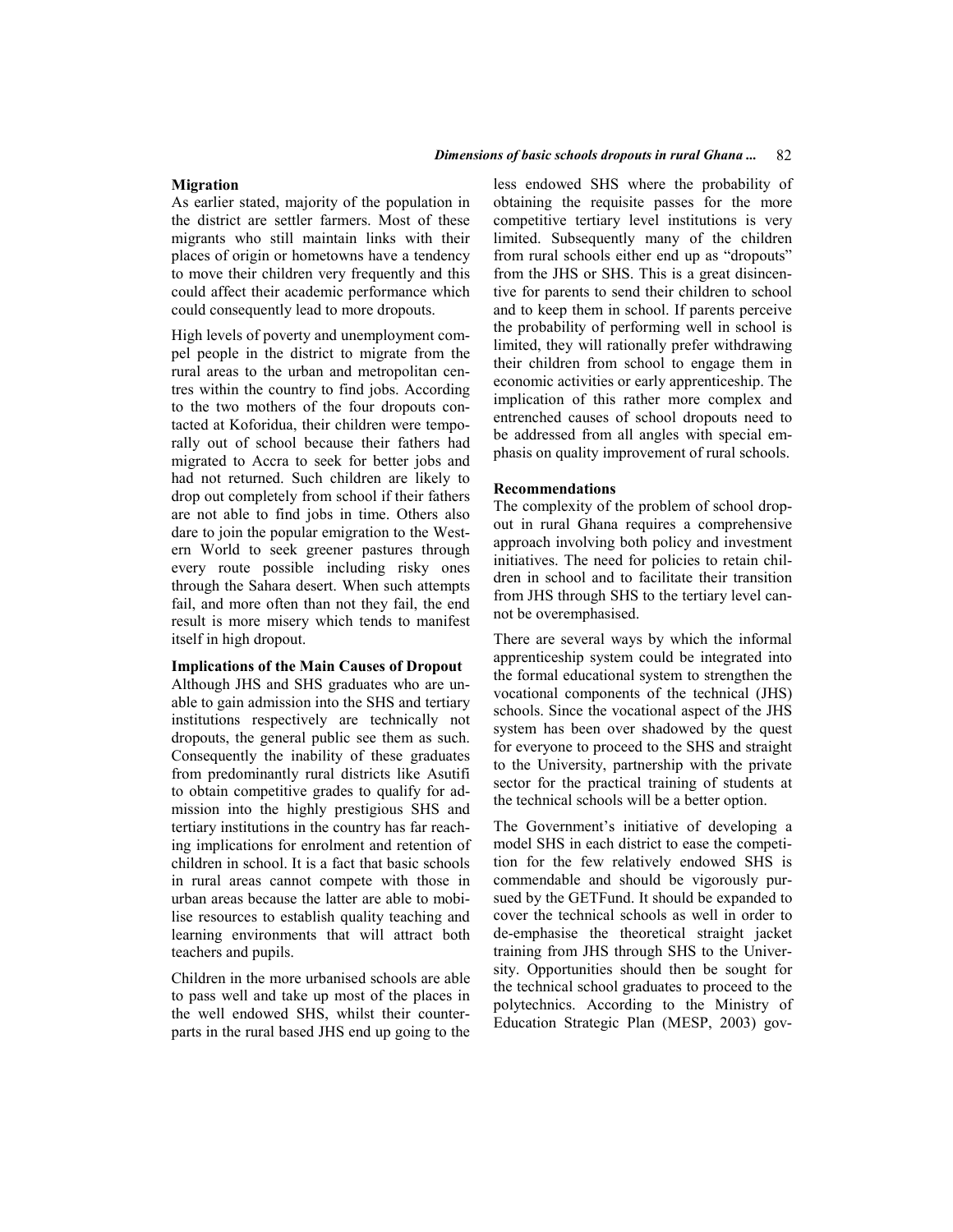ernment was to come out with a Technical and Vocational Education and Training (TVET) policy in collaboration with the other Ministries, Departments and Agencies (MDAs) and the private sector. This was in recognition of the fact that TVET was not properly integrated into the JHS system and so WAEC examinations tend to de-emphasise "hands-on training". This will ensure that those who have no opportunities for advancement through the SHS find alternatives.

One other policy review that is worth consideration is the integration of untrained teachers or pupil teachers into the mainstream professional teaching career. It is unfortunate that these untrained teachers, who need refresher courses and workshops, are often rather left out because they are not professional teachers no matter how long they teach. Since some research findings and empirical evidence have proved that untrained teachers could be used to produce good results, it is high time the Ministry reconsidered this policy to absorb this category of teachers to fill the yawning gap of teachers in the rural areas in particular. The fact that 90% of the teachers of the private schools in the Asutifi district were untrained and yet they produced the best results proves the point. Another policy review that is long overdue is the policy of mass promotion within the basic school system. The attempt by some schools in the district to introduce some promotion examination for the JHS yielded some positive results by way of some vast improvement in the performance of their candidates in the BECE. Many of the teachers interviewed indicated that the promotion examination tends to instil discipline and some level of seriousness in the children. Although the short term effect was an increase in dropouts, the school authorities believe that once it is institutionalised across all schools, the effect on dropout will be minimal. The measure however has an invaluable long term benefit because the image of the schools in the district could be enhanced to restore the lost confidence that parents and children had for rural schools like those in the Asutifi District.

In addition to the policy reviews suggested above the following measures could be undertaken to enhance enrolment and retention of children in school.

## **Formation of Counselling Groups in Basic Schools**

The formation of Guidance and Counselling groups comprising of teachers, parents, pupils/ students and opinion leaders to track and help children with problems could go a long way to identify would-be dropouts before they actually fall out. Regular interaction of the groups with pupils and students could unearth their problems for quick resolution to enable them stay in school. Also, the group should explain and demonstrate the dangers associated with truancy and peer group pressure/influence to the children. Peer counselling could eliminate the tendency of pupils to mock at their colleagues for either failing examinations, returning to school after delivery or getting pregnant. The Counsellors could also assist in identifying genuinely needy children for support by the existing benevolent organisations such as ActionAid, Otumfuo Education Fund etc. These organisations could support the formation and maintenance of these groups to ensure sustainability.

# **Parent Teacher Association (PTA) and School Management Committees (SMCs)**

The PTAs and SMCs in the various communities need to be encouraged to foster constant interaction between parents and teachers in the various schools and communities. Teachers should endeavour to get in touch with the parents of children who have problems to discuss issues affecting their wards.

## **Promoting the Spirit of Competition among Schools**

The District's education directorate could raise the level of interest of school children in school by encouraging inter-school competitions in sporting as well as academic activities. This will require the support of all stakeholders which can only be forthcoming if the school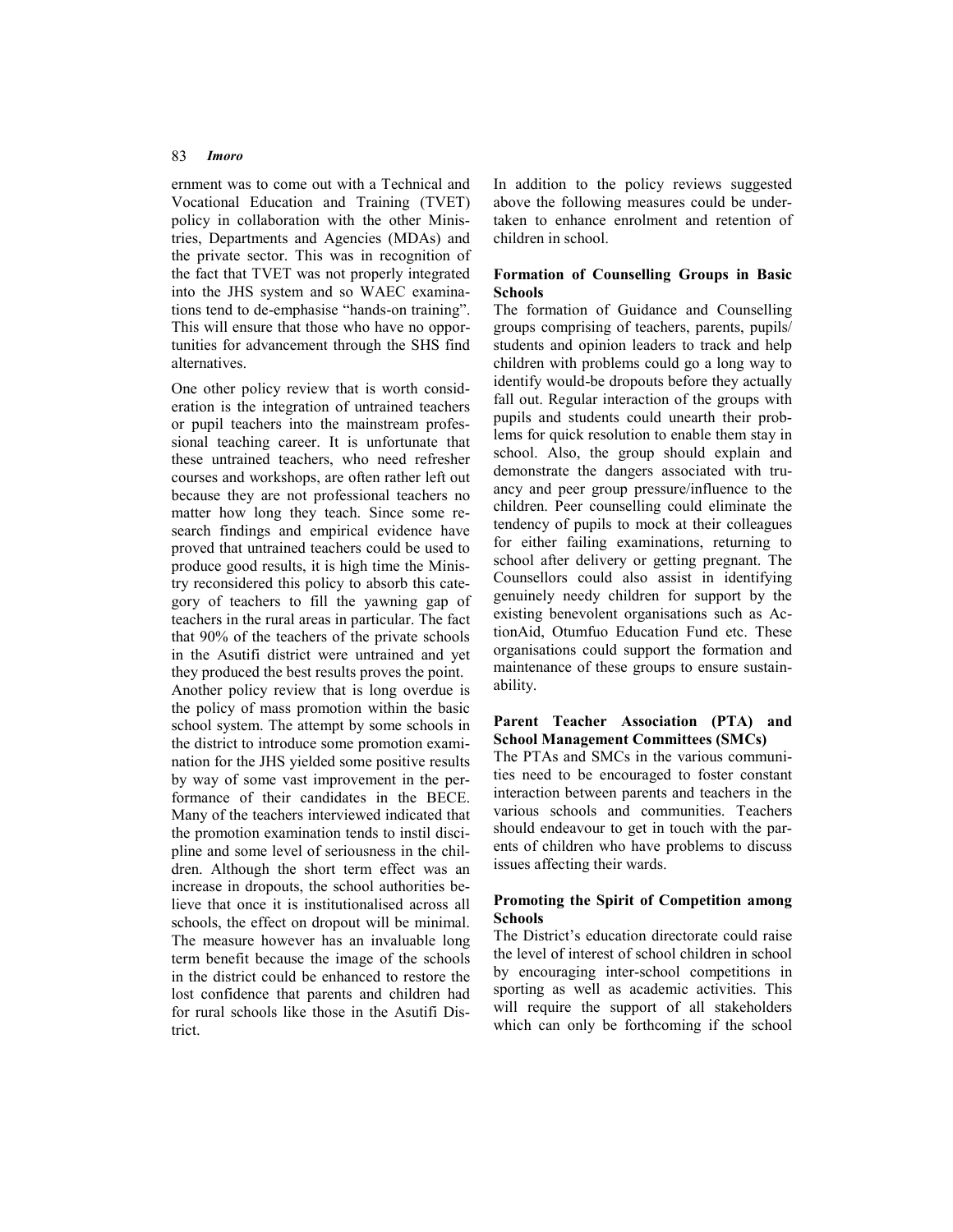PTAs and SMCs are properly organised and tasked with the responsibility of mobilising resources to support such competitions.

# **Creation of Incentives for Child Retention in School**

The implementation of the fCUBE is flawed with conceptual misinterpretations that must be carefully reviewed to emphasise the development and use of incentives to attract children and retain them in school. This is in line with some established views that laws that make schooling compulsory were less likely to succeed and that initiatives that make schooling attractive by improving access to quality facilities have better chances of addressing issues like school dropouts and child labour.

Thus signatories to the Ghana NGO Coalition on the Rights of the Child (GNCRC), which was established in 1995, need to double their efforts to address issues like dropouts and child labour with the relevant ministries such as Ministry of Education, Ministry of Youth and Sports, Ministry of Women and Children Affairs, Social Welfare and the National Commission on Children.

# **CONCLUSION**

The study established the persistent and complex nature of the phenomenon of school dropout in the Asutifi district. The solution of such a problem therefore requires comprehensive and far reaching measures that will range from policy reviews, establishment of strong institutions and investment in the provision of educational infrastructure. Comprehensive approaches that will ensure that quality teaching and learning environments are established across all schools will provide clear motivation to parents to send their children to school and retain them in school. The study also revealed that the need to address the issue of transition from basic level to the tertiary level of education in order to restore some level of confidence of parents in the educational system in the rural areas.

If the hope of achieving positive outcomes in school is complemented by attractive school

environments, parents will be encouraged to send their children to school and to keep them in school whilst children will resist pressures to drop out of school. This is a sustainable way to address the problem of school dropout especially in rural districts like Asutifi in Ghana..

# **REFERENCES**

- Asutifi District Assembly (2002). Asutifi Medium Term Development Plan (2002 – 2005), Kenyase
- Awedoba, A.K., Yoder, P.S., Fair, K. and Gorin, S. (2003). Household demand for schooling in Ghana, ORC Macro, Calverton, Maryland USA
- Braimah, I. and Oduro-Ofori, E. (2005). Basic school dropout in Ghana: A case study of the Amansie West District, *Journal of Science and Technology,* 25 (1), 67-76.
- Brimer, M. A. and Pauli, L. (1971). Wastage in Education; a World Problem, UNESCO, IBE, Paris.
- Colbey, J. (2000). Defining quality in education, UNICEF working paper series, Paper presented at the International working group meeting on education, Florence, Italy, June 2000
- Fetler, M. (1989). School dropout rates, academic performance, size and poverty: Correlates of educational reform, in *Educational Evaluation and Policy Analysis,* 11 (2), 109-116
- Foraker, W.C. (1999). "The perception of ability differences in German education." In *Contemporary Research in the United State, Germany, and Japan on Five Education Issues: Germany*, Archived Information accessed on 10/12/2006 from [http://](http://www.ed.gov/pubs/Research5/Germany/standards_g.html) [www.ed.gov/pubs/Research5/Germany/](http://www.ed.gov/pubs/Research5/Germany/standards_g.html) [standards\\_g.html](http://www.ed.gov/pubs/Research5/Germany/standards_g.html)
- Fobih, D.K. (1987). Social-psychological factors associated with school dropout in the Eastern Region of Ghana, *The Journal of Negro Education,* 56(2), 229-239